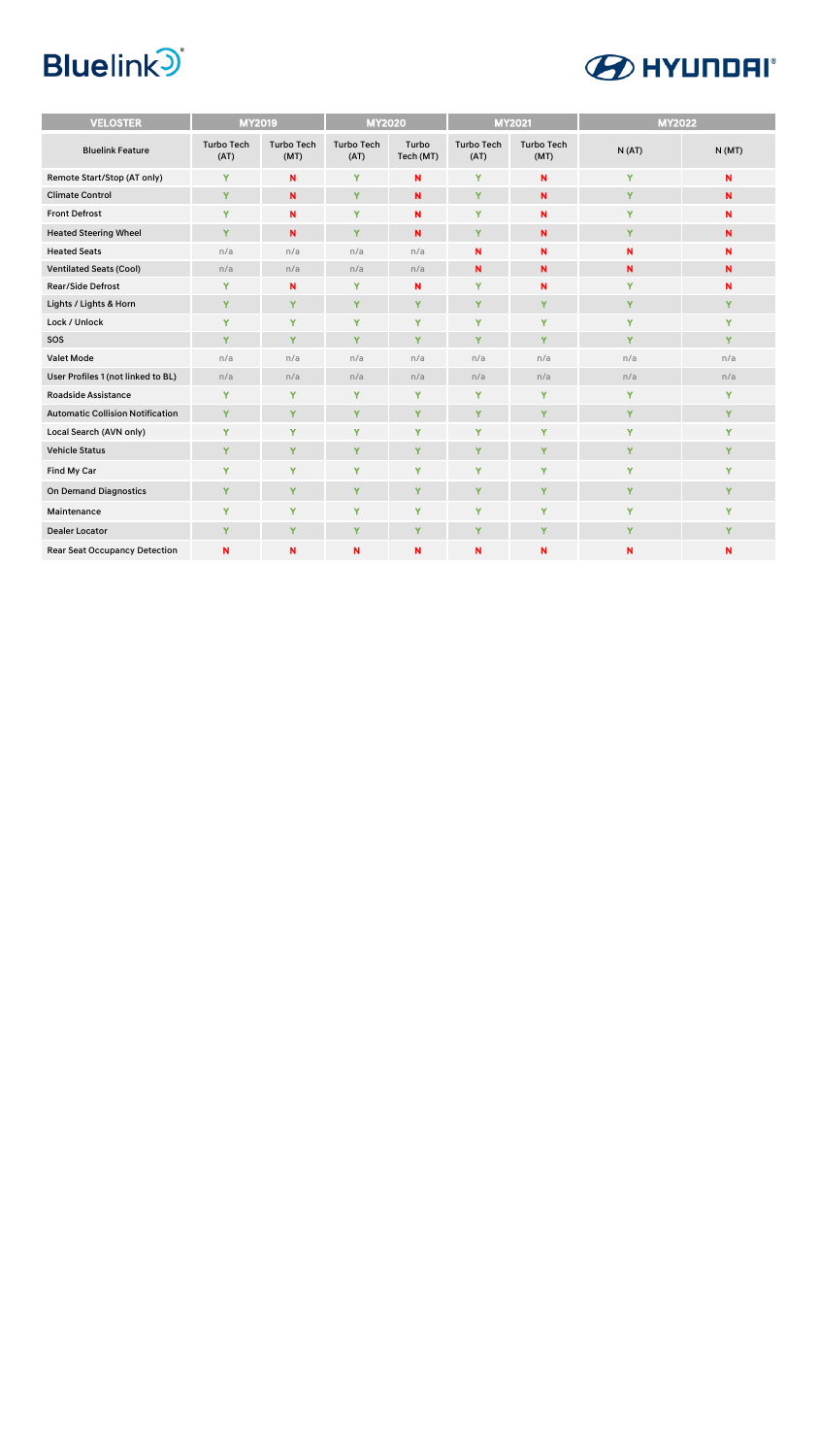| <b>ELANTRA</b>                          |        | <b>MY2019</b>   |        | <b>MY2020</b>   | <b>MY2021</b>           |                 |                      |                               |                  |
|-----------------------------------------|--------|-----------------|--------|-----------------|-------------------------|-----------------|----------------------|-------------------------------|------------------|
| <b>Bluelink Feature</b>                 | Luxury | <b>Ultimate</b> | Luxury | <b>Ultimate</b> | Luxury                  | <b>Ultimate</b> | <b>HEV</b><br>Luxury | <b>HEV</b><br><b>Ultimate</b> | Ultimate<br>Tech |
| Remote Start/Stop (AT only)             | Y      | Y               | Y      | Ÿ               | Y                       | Y               | Y                    | Y                             | Y                |
| <b>Climate Control</b>                  | Y      | Y               | Y      | Y               | Y                       | Y               | Y                    | Y                             | Y                |
| <b>Front Defrost</b>                    | Y      | Y               | Y      | Y               | Y                       | Y               | Y                    | Y                             | Y                |
| <b>Heated Steering Wheel</b>            | Ÿ      | Y               | Y      | Ÿ               | Y                       | Y               | Y                    | Y                             | Y                |
| <b>Heated Seats</b>                     | n/a    | n/a             | n/a    | n/a             | N                       | N               | N                    | N                             | N                |
| <b>Ventilated Seats (Cool)</b>          | n/a    | n/a             | n/a    | n/a             | $\mathbf N$             | N               | N                    | $\mathbf N$                   | N                |
| <b>Rear/Side Defrost</b>                | Y      | Y               | Y      | Y               | Y                       | Y               | Y                    | Y                             | Y                |
| Lights / Lights & Horn                  | Y      | Y               | Y      | Y               | Y                       | Y               | Y                    | Y                             | Y                |
| Lock / Unlock                           | Y      | Y               | Y      | Y               | Y                       | Y               | Y                    | Y                             | Y                |
| SOS                                     | Y      | Y               | Y      | Y               | Y                       | Y               | Y                    | Y                             | Y                |
| <b>Valet Mode</b>                       | n/a    | n/a             | n/a    | n/a             | $\mathbf N$             | N               | N                    | N                             | N                |
| User Profiles 1 (not linked to BL)      | n/a    | n/a             | n/a    | n/a             | $\overline{\mathsf{N}}$ | N               | Y                    | Y                             | Y                |
| <b>Roadside Assistance</b>              | Y      | Y               | Y      | Y               | Y                       | Y               | Y                    | Y                             | Y                |
| <b>Automatic Collision Notification</b> | Y      | Y               | Y      | Y               | Y                       | Y               | Y                    | Y                             | Y                |
| Local Search (AVN only)                 | N      | Y               | N      | Y               | N                       | N               | N                    | N                             | Y                |
| <b>Vehicle Status</b>                   | Y      | Y               | Y      | Y               | Y                       | Y               | Y                    | Y                             | Y                |
| Find My Car                             | Y      | Y               | Y      | Y               | Y                       | Y               | Y                    | Y                             | Y                |
| <b>On Demand Diagnostics</b>            | Y      | Y               | Y      | Ÿ               | Y                       | Y               | Y                    | Y                             | Y                |
| Maintenance                             | Y      | Y               | Y      | Y               | Y                       | Y               | Y                    | Y                             | Y                |
| <b>Dealer Locator</b>                   | Y      | Y               | Y      | Y               | Y                       | Y               | Y                    | Y                             | Y                |
| <b>Rear Seat Occupancy Detection</b>    | N      | N               | N      | N               | N                       | N               | N                    | N                             | N                |

| ELANTRA                                 | <b>MY2022</b> |                 |                      |                               |                  |  |  |
|-----------------------------------------|---------------|-----------------|----------------------|-------------------------------|------------------|--|--|
| <b>Bluelink Feature</b>                 | Luxury        | <b>Ultimate</b> | <b>HEV</b><br>Luxury | <b>HEV</b><br><b>Ultimate</b> | Ultimate<br>Tech |  |  |
| Remote Start/Stop (AT only)             | Y             | Y               | Ÿ                    | Y                             | Y                |  |  |
| <b>Climate Control</b>                  | Ÿ             | Ÿ               | Ÿ                    | Y                             | Y                |  |  |
| <b>Front Defrost</b>                    | Y             | Y               | Y                    | Y                             | Y                |  |  |
| <b>Heated Steering Wheel</b>            | Y             | Y               | Y                    | Y                             | Y                |  |  |
| <b>Heated Seats</b>                     | N             | N               | N                    | N                             | N                |  |  |
| <b>Ventilated Seats (Cool)</b>          | N             | N               | N                    | N                             | N                |  |  |
| <b>Rear/Side Defrost</b>                | Y             | Y               | Y                    | Y                             | Y                |  |  |
| Lights / Lights & Horn                  | Y             | Y               | Y                    | Y                             | Y                |  |  |
| Lock / Unlock                           | Y             | Y               | Ÿ                    | Y                             | Ÿ                |  |  |
| SOS                                     | Y             | Y               | Y                    | Y                             | Y                |  |  |
| <b>Valet Mode</b>                       | N             | N               | N                    | N                             | Y                |  |  |
| User Profiles 1 (not linked to BL)      | N             | N               | Y                    | Y                             | Y                |  |  |
| <b>Roadside Assistance</b>              | Y             | Y               | Y                    | Y                             | Y                |  |  |
| <b>Automatic Collision Notification</b> | Y             | Y               | Y                    | Y                             | Y                |  |  |
| Local Search (AVN only)                 | N             | N               | N                    | N                             | Y                |  |  |
| <b>Vehicle Status</b>                   | Y             | Y               | Y                    | Y                             | Y                |  |  |
| Find My Car                             | Y             | Y               | Y                    | Y                             | Y                |  |  |
| <b>On Demand Diagnostics</b>            | Y             | Y               | Y                    | Y                             | Y                |  |  |
| Maintenance                             | Y             | Y               | Y                    | Y                             | Y                |  |  |
| <b>Dealer Locator</b>                   | Y             | Ÿ               | Y                    | Y                             | Y                |  |  |
| <b>Rear Seat Occupancy Detection</b>    | N             | N               | N                    | N                             | N                |  |  |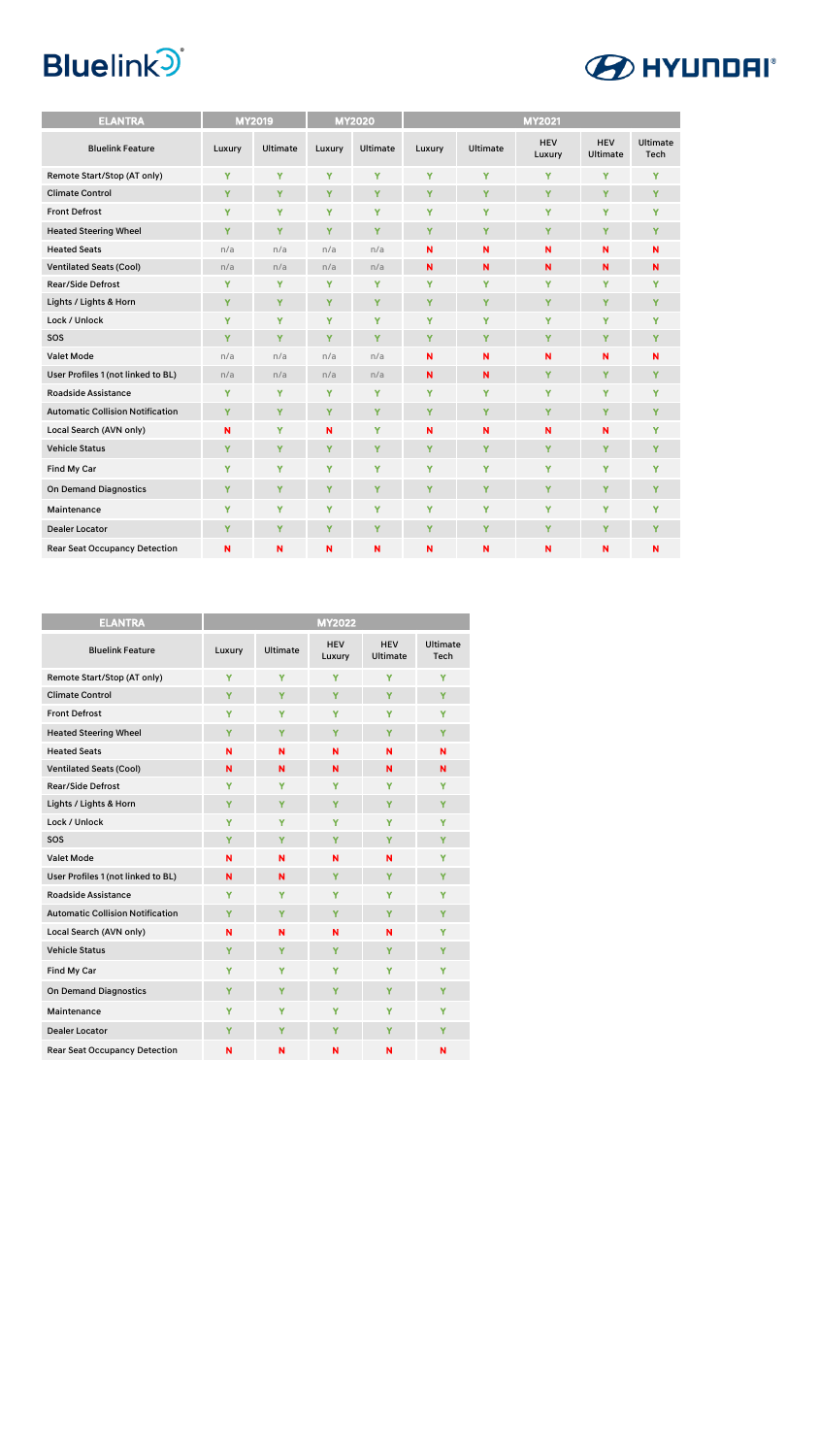| <b>ELANTRA Hybrid</b>                   | <b>MY2021</b>        |                        |                      | <b>MY2022</b>                 |  |
|-----------------------------------------|----------------------|------------------------|----------------------|-------------------------------|--|
| <b>Bluelink Feature</b>                 | <b>HEV</b><br>Luxury | <b>HEV</b><br>Ultimate | <b>HEV</b><br>Luxury | <b>HEV</b><br><b>Ultimate</b> |  |
| Remote Start/Stop (AT only)             | Ÿ                    | Y                      | Ÿ                    | Ÿ                             |  |
| <b>Climate Control</b>                  | Ÿ                    | Ÿ                      | Y                    | Y                             |  |
| <b>Front Defrost</b>                    | Y                    | Y                      | Y                    | Y                             |  |
| <b>Heated Steering Wheel</b>            | Y                    | Y                      | Y                    | Y                             |  |
| <b>Heated Seats</b>                     | N                    | N                      | N                    | N                             |  |
| <b>Ventilated Seats (Cool)</b>          | N                    | N                      | N                    | N                             |  |
| <b>Rear/Side Defrost</b>                | Y                    | Y                      | Y                    | Y                             |  |
| Lights / Lights & Horn                  | Ÿ                    | Y                      | Y                    | Y                             |  |
| Lock / Unlock                           | Y                    | Y                      | Y                    | Y                             |  |
| SOS                                     | Y                    | Y                      | Y                    | Y                             |  |
| <b>Valet Mode</b>                       | N                    | N                      | N                    | N                             |  |
| User Profiles 1 (not linked to BL)      | Y                    | Y                      | Y                    | Y                             |  |
| <b>Roadside Assistance</b>              | Ÿ                    | Y                      | Ÿ                    | Ÿ                             |  |
| <b>Automatic Collision Notification</b> | Y                    | Y                      | Y                    | Y                             |  |
| Local Search (AVN only)                 | N                    | Y                      | N                    | Y                             |  |
| <b>Vehicle Status</b>                   | Y                    | Y                      | Y                    | Y                             |  |
| Find My Car                             | Y                    | Y                      | Ÿ                    | Y                             |  |
| <b>On Demand Diagnostics</b>            | Y                    | Y                      | Y                    | Y                             |  |
| <b>Maintenance</b>                      | Y                    | Y                      | Y                    | Ÿ                             |  |
| <b>Dealer Locator</b>                   | Y                    | Y                      | Υ                    | Y                             |  |
| <b>Rear Seat Occupancy Detection</b>    | N                    | N                      | N                    | N                             |  |

| <b>ELANTRAN</b>                         | <b>MY2022</b> |                  |  |  |
|-----------------------------------------|---------------|------------------|--|--|
| <b>Bluelink Feature</b>                 | Manual        | <b>Automatic</b> |  |  |
| Remote Start/Stop (AT only)             | N             | Ÿ                |  |  |
| <b>Climate Control</b>                  | N             | Y                |  |  |
| <b>Front Defrost</b>                    | N             | Y                |  |  |
| <b>Heated Steering Wheel</b>            | N             | Y                |  |  |
| <b>Heated Seats</b>                     | N             | N                |  |  |
| <b>Ventilated Seats (Cool)</b>          | N             | N                |  |  |
| <b>Rear/Side Defrost</b>                | N             | Y                |  |  |
| Lights / Lights & Horn                  | Y             | Y                |  |  |
| Lock / Unlock                           | Y             | Y                |  |  |
| SOS                                     | Y             | Y                |  |  |
| <b>Valet Mode</b>                       | N             | N                |  |  |
| User Profiles 1 (not linked to BL)      | N             | N                |  |  |
| <b>Roadside Assistance</b>              | Y             | Y                |  |  |
| <b>Automatic Collision Notification</b> | Y             | Y                |  |  |
| Local Search (AVN only)                 | N             | N                |  |  |
| <b>Vehicle Status</b>                   | Y             | Y                |  |  |
| Find My Car                             | Y             | Y                |  |  |
| <b>On Demand Diagnostics</b>            | Y             | Y                |  |  |
| Maintenance                             | Y             | Y                |  |  |
| <b>Dealer Locator</b>                   | Y             | Y                |  |  |
| <b>Rear Seat Occupancy Detection</b>    | N             | N                |  |  |

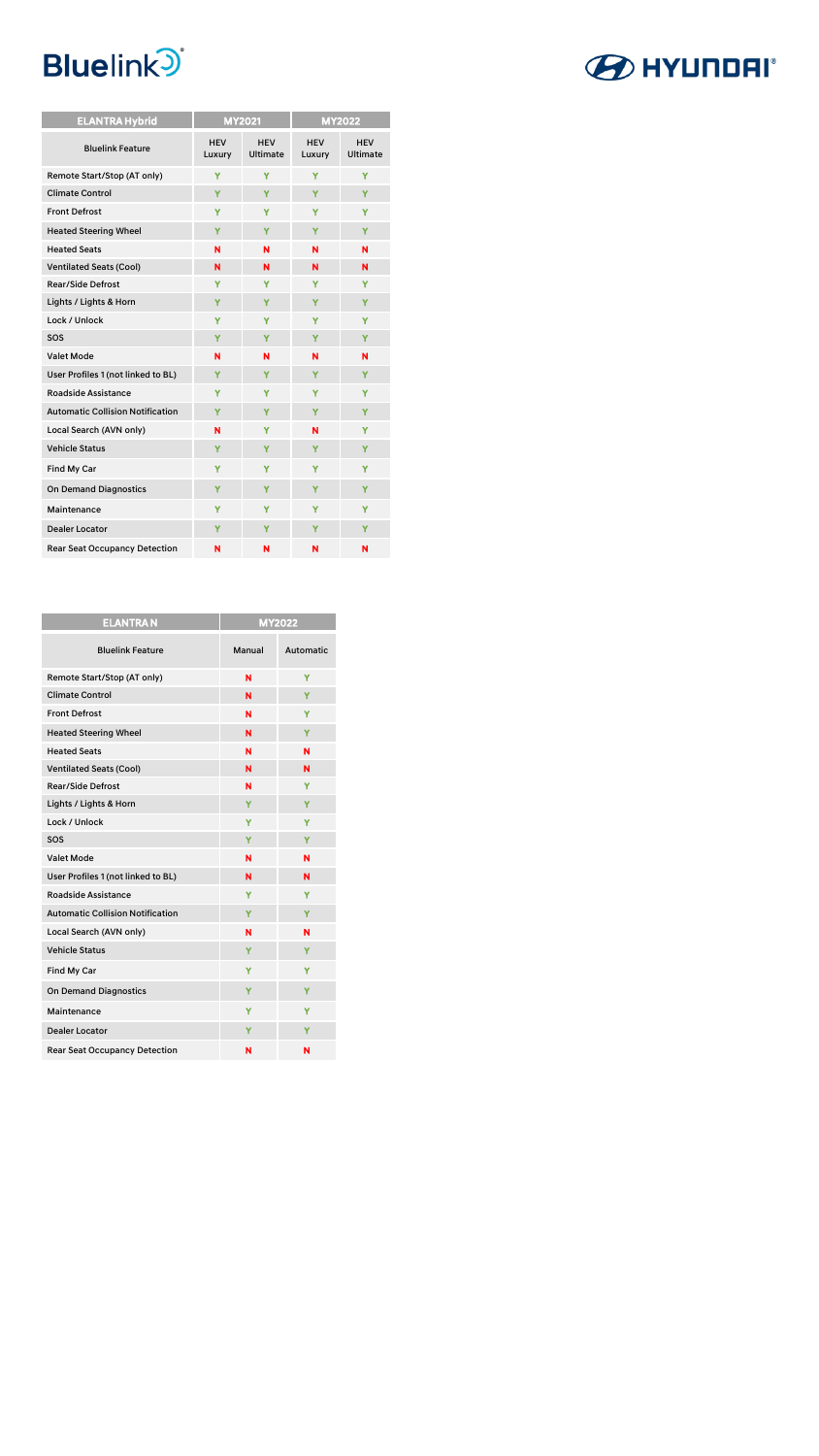

| <b>TUCSON</b>                           |                                   | <b>MY2018</b>                         |                       | <b>MY2019</b>  |                         | <b>MY2020</b>            |                |                  | <b>MY2021</b>            |                |                  |
|-----------------------------------------|-----------------------------------|---------------------------------------|-----------------------|----------------|-------------------------|--------------------------|----------------|------------------|--------------------------|----------------|------------------|
| <b>Bluelink Feature</b>                 | 2.0 <sub>L</sub><br>Luxury<br>AWD | 1.6T<br><b>Ultimate</b><br><b>AWD</b> | 2.4L Pref.<br>w/Trend | 2.4L<br>Luxury | 2.4L<br><b>Ultimate</b> | 2.4L<br>Pref.<br>w/Trend | 2.4L<br>Luxury | 2.4L<br>Ultimate | 2.4L<br>Pref.<br>w/Trend | 2.4L<br>Luxury | 2.4L<br>Ultimate |
| Remote Start/Stop (AT only)             | Y                                 | Y                                     | Y                     | Y              | Y                       | Y                        | Y              | Y                | Y                        | Y              | Y                |
| <b>Climate Control</b>                  | Y                                 | Y                                     | Y                     | Y              | Y                       | Y                        | Y              | Y                | Υ                        | Y              | Y                |
| <b>Front Defrost</b>                    | Y                                 | Y                                     | Y                     | Y              | Y                       | Y                        | Y              | Y                | Y                        | Y              | Y                |
| <b>Heated Steering Wheel</b>            | N                                 | N                                     | Y                     | Y              | Y                       | Y                        | Y              | Y                | Ÿ                        | Y              | Y                |
| <b>Heated Seats</b>                     | n/a                               | n/a                                   | n/a                   | n/a            | n/a                     | n/a                      | n/a            | n/a              | N                        | N              | N                |
| <b>Ventilated Seats (Cool)</b>          | n/a                               | n/a                                   | n/a                   | n/a            | n/a                     | n/a                      | n/a            | n/a              | N                        | N              | $\mathbf N$      |
| <b>Rear/Side Defrost</b>                | N                                 | N                                     | Y                     | Y              | Y                       | Y                        | Y              | Y                | Υ                        | Y              | Υ                |
| Lights / Lights & Horn                  | Y                                 | Y                                     | Y                     | Y              | Y                       | Y                        | Y              | Y                | Y                        | Ÿ              | Y                |
| Lock / Unlock                           | Y                                 | Y                                     | Y                     | Y              | Y                       | Y                        | Y              | Y                | Y                        | Ÿ              | Y                |
| SOS                                     | Y                                 | Y                                     | Y                     | Y              | Ÿ                       | Y                        | Y              | Y                | Y                        | Ÿ              | Y                |
| <b>Valet Mode</b>                       | n/a                               | n/a                                   | n/a                   | n/a            | n/a                     | n/a                      | n/a            | n/a              | n/a                      | n/a            | n/a              |
| User Profiles 1 (not linked to BL)      | n/a                               | n/a                                   | n/a                   | n/a            | n/a                     | n/a                      | n/a            | n/a              | n/a                      | n/a            | n/a              |
| <b>Roadside Assistance</b>              | Y                                 | Y                                     | Y                     | Y              | Y                       | Y                        | Y              | Y                | Y                        | Y              | Y                |
| <b>Automatic Collision Notification</b> | Y                                 | Y                                     | Y                     | Y              | Y                       | Y                        | Y              | Y                | Y                        | Y              | Y                |
| Local Search (AVN only)                 | Y                                 | Y                                     | N                     | N              | Ÿ                       | N                        | N              | Y                | N                        | N              | Y                |
| <b>Vehicle Status</b>                   | Y                                 | Y                                     | Y                     | Y              | Y                       | Y                        | Y              | Y                | Y                        | Y              | Y                |
| Find My Car                             | Y                                 | Y                                     | Y                     | Y              | Y                       | Y                        | Y              | Y                | Y                        | Y              | Y                |
| <b>On Demand Diagnostics</b>            | Y                                 | Y                                     | Y                     | Y              | Y                       | Y                        | Y              | Y                | Y                        | Ÿ              | Y                |
| Maintenance                             | Y                                 | Y                                     | Y                     | Y              | Ÿ                       | Y                        | Ÿ              | Y                | Y                        | Ÿ              | Y                |
| <b>Dealer Locator</b>                   | Y                                 | Y                                     | Y                     | Y              | Y                       | Y                        | Y              | Y                | Y                        | Y              | Y                |
| <b>Rear Seat Occupancy Detection</b>    | N                                 | N                                     | N                     | N              | N                       | N                        | N              | N                | N                        | N              | N                |

| <b>TUCSON</b>                           |                   | <b>MY2022</b>         |                      |                               |
|-----------------------------------------|-------------------|-----------------------|----------------------|-------------------------------|
| <b>Bluelink Feature</b>                 | 2.4L<br>Preferred | 2.4L Pref.<br>w/Trend | <b>HEV</b><br>Luxury | <b>HEV</b><br><b>Ultimate</b> |
| Remote Start/Stop (AT only)             | Y                 | Y                     | Ÿ                    | Y                             |
| <b>Climate Control</b>                  | Y                 | Ÿ                     | Y                    | Y                             |
| <b>Front Defrost</b>                    | Y                 | Y                     | Y                    | Y                             |
| <b>Heated Steering Wheel</b>            | Y                 | Y                     | Y                    | Y                             |
| <b>Heated Seats</b>                     | Y                 | Y                     | Y                    | Y                             |
| <b>Ventilated Seats (Cool)</b>          | N                 | N                     | Y                    | Y                             |
| <b>Rear/Side Defrost</b>                | Y                 | Y                     | Y                    | Y                             |
| Lights / Lights & Horn                  | Y                 | Y                     | Y                    | Y                             |
| Lock / Unlock                           | Y                 | Ÿ                     | Y                    | Y                             |
| SOS                                     | Y                 | Ÿ                     | Y                    | Y                             |
| <b>Valet Mode</b>                       | N                 | N                     | N                    | N                             |
| User Profiles 1 (not linked to BL)      | N                 | N                     | N                    | Y                             |
| <b>Roadside Assistance</b>              | Y                 | Y                     | Y                    | Y                             |
| <b>Automatic Collision Notification</b> | Y                 | Ÿ                     | Y                    | Y                             |
| Local Search (AVN only)                 | N                 | N                     | N                    | Y                             |
| <b>Vehicle Status</b>                   | Y                 | Y                     | Y                    | Y                             |
| Find My Car                             | Y                 | Y                     | Y                    | Y                             |
| <b>On Demand Diagnostics</b>            | Y                 | Y                     | Y                    | Y                             |
| Maintenance                             | Y                 | Y                     | Y                    | Y                             |
| <b>Dealer Locator</b>                   | Y                 | Y                     | Y                    | Y                             |
| <b>Rear Seat Occupancy Detection</b>    | N                 | N                     | N                    | N                             |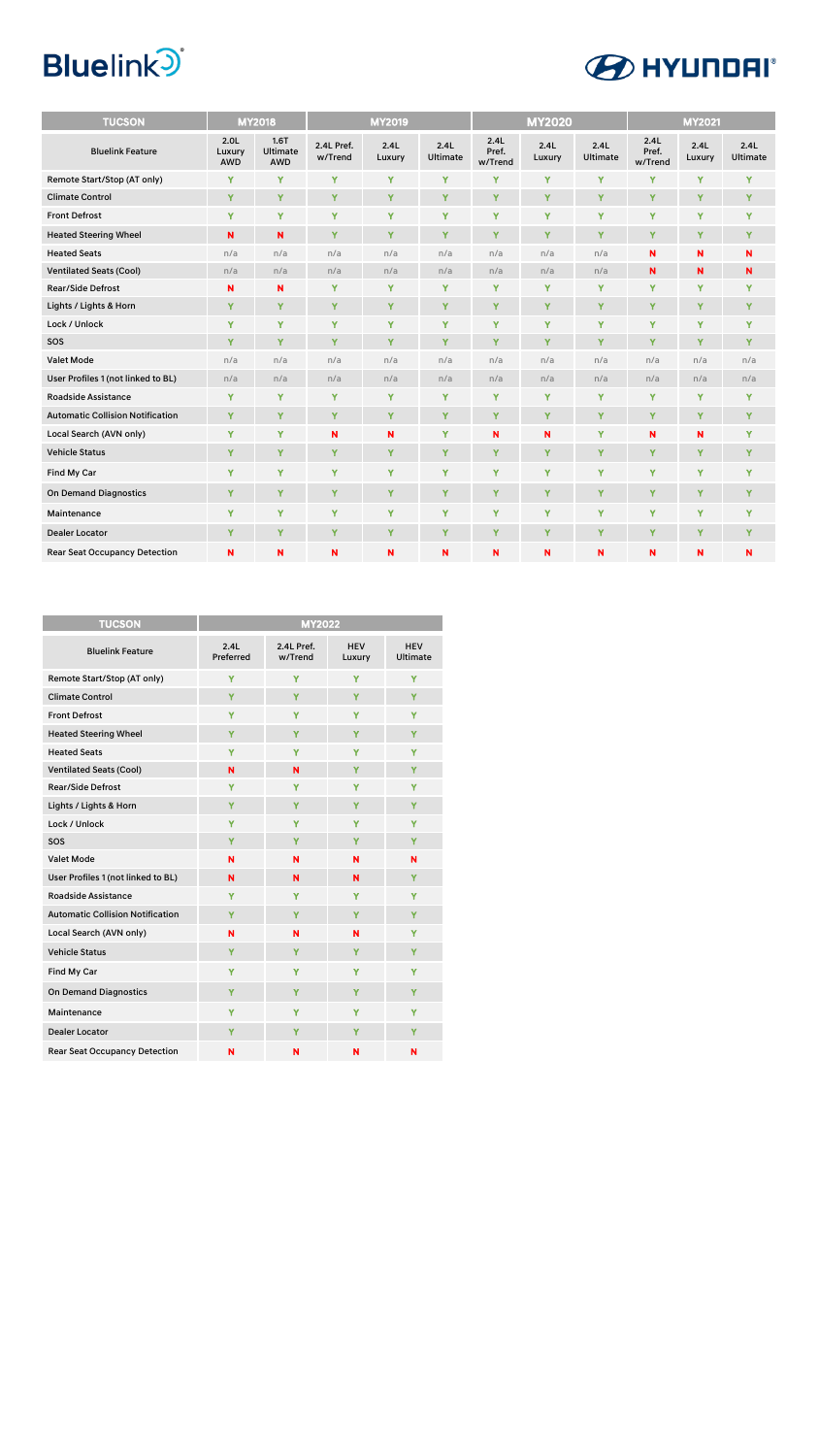| <b>SONATA</b>                           | <b>MY2018</b> |                 |         |               |                      | <b>MY2019</b>                 |                  | <b>MY2020</b>        |                        |                  |
|-----------------------------------------|---------------|-----------------|---------|---------------|----------------------|-------------------------------|------------------|----------------------|------------------------|------------------|
| <b>Bluelink Feature</b>                 | <b>GLS</b>    | <b>GLS Tech</b> | Limited | 2.0T<br>Sport | <b>HEV</b><br>Luxury | <b>HEV</b><br><b>Ultimate</b> | PHEV<br>Ultimate | <b>HEV</b><br>Luxury | <b>HEV</b><br>Ultimate | PHEV<br>Ultimate |
| Remote Start/Stop (AT only)             | Y             | Y               | Y       | Y             | Y                    | Y                             | Y                | Y                    | Ÿ                      | Y                |
| <b>Climate Control</b>                  | Y             | Y               | Y       | Y             | Y                    | Y                             | Y                | Y                    | Y                      | Y                |
| <b>Front Defrost</b>                    | Y             | Y               | Y       | Y             | Y                    | Y                             | Y                | Y                    | Y                      | Y                |
| <b>Heated Steering Wheel</b>            | Y             | Y               | Y       | Y             | Y                    | Y                             | Y                | Y                    | Y                      | Y                |
| <b>Heated Seats</b>                     | n/a           | n/a             | n/a     | n/a           | n/a                  | n/a                           | n/a              | n/a                  | n/a                    | n/a              |
| <b>Ventilated Seats (Cool)</b>          | n/a           | n/a             | n/a     | n/a           | n/a                  | n/a                           | n/a              | n/a                  | n/a                    | n/a              |
| <b>Rear/Side Defrost</b>                | Y             | Y               | Y       | Y             | Y                    | Y                             | Y                | Y                    | Y                      | Y                |
| Lights / Lights & Horn                  | Y             | Y               | Y       | Y             | Y                    | Y                             | Y                | Y                    | Y                      | Y                |
| Lock / Unlock                           | Y             | Y               | Y       | Ÿ             | Y                    | Y                             | Y                | Y                    | Y                      | Y                |
| SOS                                     | Y             | Ÿ               | Y       | Y             | Y                    | Y                             | Y                | Y                    | Y                      | Y                |
| Valet Mode                              | n/a           | n/a             | n/a     | n/a           | n/a                  | n/a                           | n/a              | n/a                  | n/a                    | n/a              |
| User Profiles 1 (not linked to BL)      | n/a           | n/a             | n/a     | n/a           | n/a                  | n/a                           | n/a              | n/a                  | n/a                    | n/a              |
| <b>Roadside Assistance</b>              | Y             | Y               | Y       | Y             | Y                    | Y                             | Y                | Y                    | Y                      | Y                |
| <b>Automatic Collision Notification</b> | Y             | Y               | Y       | Ÿ             | Y                    | Y                             | Y                | Y                    | Ÿ                      | Y                |
| Local Search (AVN only)                 | N             | N               | Y       | Y             | N                    | Y                             | Y                | N                    | Y                      | Y                |
| <b>Vehicle Status</b>                   | Y             | Y               | Y       | Y             | Y                    | Y                             | Y                | Y                    | Y                      | Y                |
| Find My Car                             | Y             | Y               | Y       | Y             | Y                    | Y                             | Y                | Y                    | Y                      | Y                |
| <b>On Demand Diagnostics</b>            | Y             | Y               | Y       | Y             | Y                    | Y                             | Y                | Y                    | Y                      | Y                |
| Maintenance                             | Y             | Y               | Y       | Y             | Y                    | Y                             | Y                | Y                    | Y                      | Y                |
| <b>Dealer Locator</b>                   | Y             | Y               | Y       | Y             | Y                    | Y                             | Y                | Y                    | Y                      | Y                |
| <b>Rear Seat Occupancy Detection</b>    | N             | N               | N       | N             | N                    | N                             | N                | N                    | N                      | N                |

| <b>SONATA</b>                                     | <b>MY2021</b> |             |                 |        | <b>MY2022</b>                  |             |        |                 |        |                  |
|---------------------------------------------------|---------------|-------------|-----------------|--------|--------------------------------|-------------|--------|-----------------|--------|------------------|
| <b>Bluelink Feature</b>                           | Sport         | Luxury      | <b>Ultimate</b> | N-Line | <b>PHEV</b><br><b>Ultimate</b> | Sport       | Luxury | <b>Ultimate</b> | N-Line | PHEV<br>Ultimate |
| Remote Start/Stop (AT only)                       | Y             | Y           | Y               | Ÿ      | Y                              | Ÿ           | Y      | Y               | Y      | Y                |
| <b>Climate Control</b>                            | Y             | Y           | Y               | Ÿ      | Y                              | Y           | Y      | Y               | Y      | Y                |
| <b>Front Defrost</b>                              | Y             | Y           | Y               | Y      | Y                              | Y           | Y      | Y               | Y      | Y                |
| <b>Heated Steering Wheel</b>                      | Y             | Y           | Y               | Ÿ      | Y                              | Ÿ           | Ÿ      | Y               | Y      | Y                |
| <b>Heated Seats</b>                               | Y             | Y           | Ÿ               | Ÿ      | Y                              | Y           | Y      | Y               | Y      | Y                |
| <b>Ventilated Seats (Cool)</b>                    | N             | N           | $\mathbf N$     | N      | N                              | $\mathbf N$ | N      | N               | N      | N                |
| <b>Rear/Side Defrost</b>                          | N             | N           | N               | N      | N                              | N           | N      | N               | N      | N                |
| Lights / Lights & Horn                            | Ÿ             | Y           | Ÿ               | Ÿ      | Y                              | Y           | Y      | Y               | Y      | Y                |
| Lock / Unlock                                     | Y             | Y           | Y               | Ÿ      | Y                              | Y           | Y      | Y               | Y      | Y                |
| SOS                                               | Ÿ             | Y           | Ÿ               | Ÿ      | Ÿ                              | Y           | Ÿ      | Y               | Y      | Y                |
| <b>Valet Mode</b>                                 | n/a           | n/a         | n/a             | n/a    | n/a                            | n/a         | n/a    | n/a             | n/a    | n/a              |
| User Profiles 1 (not linked to<br>BL)             | $\mathbf N$   | $\mathbf N$ | $\mathbf N$     | N      | N                              | N<br>Y      | N<br>Y | N<br>Y          | N<br>Y | $\mathbf N$<br>Y |
| <b>Roadside Assistance</b>                        | Y             | Y           | Y               | Y      | Y                              |             |        |                 |        |                  |
| <b>Automatic Collision</b><br><b>Notification</b> | Ÿ             | Y           | Ÿ               | Ÿ      | Y                              | Y<br>N      | Y<br>N | Y<br>Y          | Y<br>N | Y<br>Y           |
| Local Search (AVN only)                           | N             | N           | Y               | N      | Y                              | Y           | Y      | Y               | Y      | Y                |
| <b>Vehicle Status</b>                             | Y             | Y           | Y               | Y      | Y                              | Y           | Y      | Y               | Y      | Y                |
| Find My Car                                       | Ÿ             | Y           | Ÿ               | Y      | Ÿ                              | Y           | Y      | Y               | Y      | Y                |
| <b>On Demand Diagnostics</b>                      | Y             | Y           | Y               | Y      | Y                              | Y           | Ÿ      | Y               | Y      | Y                |
| Maintenance                                       | Y             | Y           | Y               | Y      | Y                              | Y           | Y      | Y               | Y      | Y                |
| <b>Dealer Locator</b>                             | Y             | Y           | Ÿ               | Y      | Y                              | N           | N      | N               | N      | N                |
| <b>Rear Seat Occupancy</b><br><b>Detection</b>    | N             | N           | N               | N      | N                              |             |        |                 |        |                  |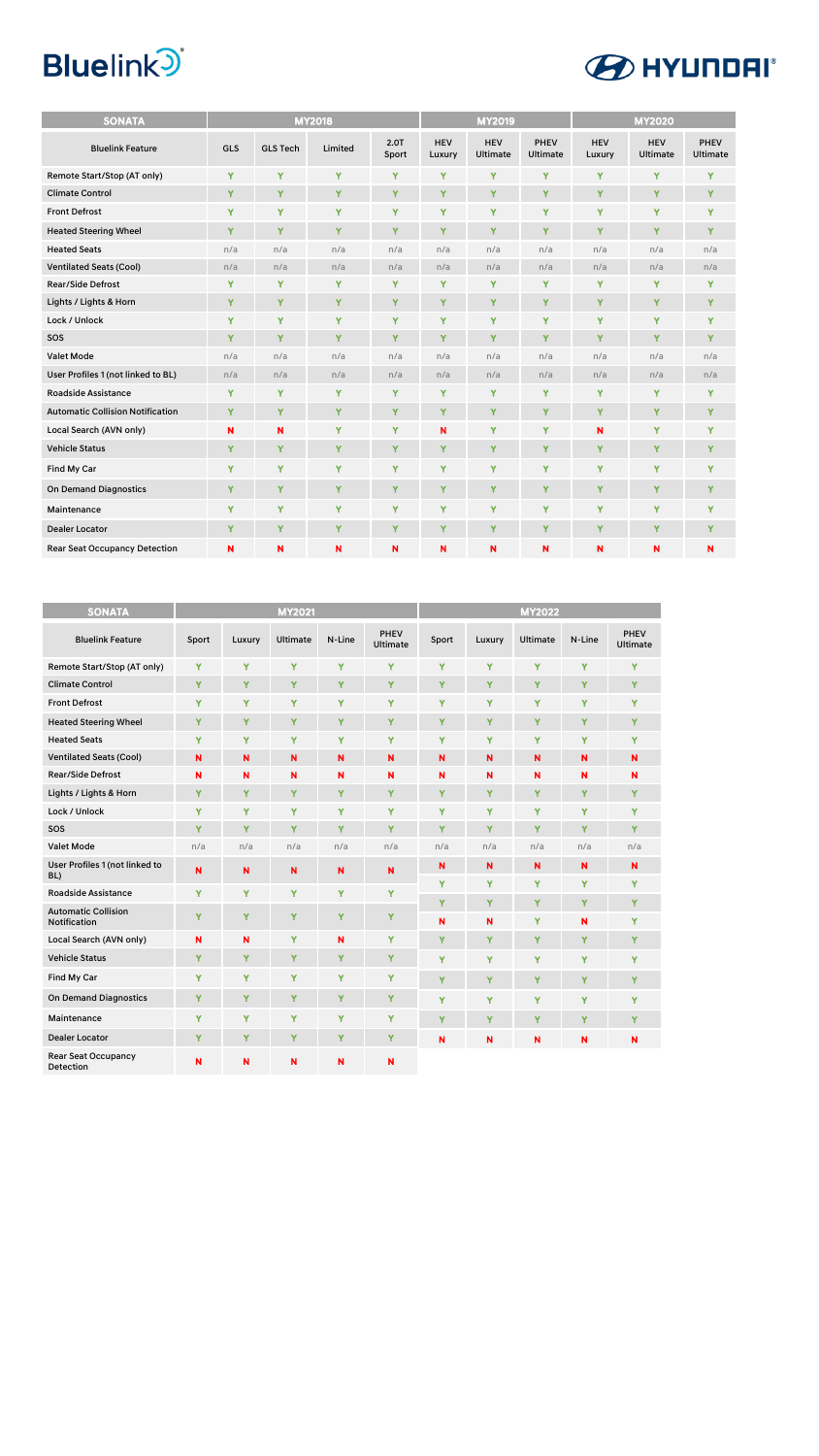

| <b>SANTA FEXL</b>                       | <b>MY2019</b>                | <b>MY2020</b> |        |                 |  |  |
|-----------------------------------------|------------------------------|---------------|--------|-----------------|--|--|
| <b>Bluelink Feature</b>                 | <b>XL</b><br><b>Ultimate</b> | Preferred     | Luxury | <b>Ultimate</b> |  |  |
| Remote Start/Stop (AT only)             | Y                            | Y             | Y      | Ÿ               |  |  |
| <b>Climate Control</b>                  | Y                            | Y             | Y      | Y               |  |  |
| <b>Front Defrost</b>                    | Y                            | Y             | Y      | Y               |  |  |
| <b>Heated Steering Wheel</b>            | N                            | Y             | Y      | Y               |  |  |
| <b>Heated Seats</b>                     | n/a                          | n/a           | n/a    | n/a             |  |  |
| <b>Ventilated Seats (Cool)</b>          | n/a                          | n/a           | n/a    | n/a             |  |  |
| <b>Rear/Side Defrost</b>                | N                            | Y             | Y      | Y               |  |  |
| Lights / Lights & Horn                  | Y                            | Y             | Y      | Y               |  |  |
| Lock / Unlock                           | Y                            | Ÿ             | Y      | Y               |  |  |
| SOS                                     | Y                            | Y             | Y      | Y               |  |  |
| <b>Valet Mode</b>                       | n/a                          | n/a           | n/a    | n/a             |  |  |
| User Profiles 1 (not linked to BL)      | n/a                          | n/a           | n/a    | n/a             |  |  |
| <b>Roadside Assistance</b>              | Y                            | Y             | Y      | Y               |  |  |
| <b>Automatic Collision Notification</b> | Y                            | Y             | Y      | Y               |  |  |
| Local Search (AVN only)                 | Y                            | N             | N      | Y               |  |  |
| <b>Vehicle Status</b>                   | Y                            | Y             | Y      | Y               |  |  |
| Find My Car                             | Y                            | Ÿ             | Ÿ      | Y               |  |  |
| <b>On Demand Diagnostics</b>            | Y                            | Y             | Y      | Y               |  |  |
| Maintenance                             | Y                            | Y             | Y      | Y               |  |  |
| <b>Dealer Locator</b>                   | Y                            | Y             | Y      | Y               |  |  |
| <b>Rear Seat Occupancy Detection</b>    | N                            | Y             | Y      | Y               |  |  |

| <b>SANTA FE</b>                         | <b>MY2021</b> |                         |                                  | <b>MY2022</b> |                  |                                  |  |
|-----------------------------------------|---------------|-------------------------|----------------------------------|---------------|------------------|----------------------------------|--|
| <b>Bluelink Feature</b>                 | Preferred     | Luxury<br><b>Hybrid</b> | <b>Ultimate</b><br>(Calligraphy) | Preferred     | Luxury<br>Hybrid | <b>Ultimate</b><br>(Calligraphy) |  |
| Remote Start/Stop (AT only)             | Y             | Y                       | Y                                | Y             | Ÿ                | Y                                |  |
| <b>Climate Control</b>                  | Y             | Y                       | Y                                | Y             | Y                | Y                                |  |
| <b>Front Defrost</b>                    | Y             | Y                       | Y                                | Y             | Y                | Y                                |  |
| <b>Heated Steering Wheel</b>            | Ÿ             | Y                       | Y                                | Y             | Y                | Y                                |  |
| <b>Heated Seats</b>                     | n/a           | n/a                     | n/a                              | n/a           | n/a              | n/a                              |  |
| <b>Ventilated Seats (Cool)</b>          | n/a           | n/a                     | n/a                              | n/a           | n/a              | n/a                              |  |
| <b>Rear/Side Defrost</b>                | Y             | Y                       | Y                                | Y             | Y                | Υ                                |  |
| Lights / Lights & Horn                  | Y             | Y                       | Y                                | Y             | Y                | Y                                |  |
| Lock / Unlock                           | Y             | Y                       | Y                                | Y             | Y                | Y                                |  |
| SOS                                     | Ÿ             | Y                       | Ÿ                                | Y             | Y                | Ÿ                                |  |
| <b>Valet Mode</b>                       | n/a           | n/a                     | n/a                              | n/a           | n/a              | n/a                              |  |
| User Profiles 1 (not linked to BL)      | n/a           | n/a                     | n/a                              | n/a           | n/a              | n/a                              |  |
| <b>Roadside Assistance</b>              | Y             | Y                       | Y                                | Y             | Y                | Y                                |  |
| <b>Automatic Collision Notification</b> | Y             | Y                       | Y                                | Y             | Y                | Y                                |  |
| Local Search (AVN only)                 | N             | N                       | Y                                | N             | N                | Y                                |  |
| <b>Vehicle Status</b>                   | Y             | Y                       | Y                                | Y             | Y                | Y                                |  |
| Find My Car                             | Y             | Y                       | Y                                | Y             | Y                | Y                                |  |
| <b>On Demand Diagnostics</b>            | Y             | Y                       | Y                                | Y             | Y                | Y                                |  |
| Maintenance                             | Y             | Y                       | Y                                | Y             | Y                | Y                                |  |
| <b>Dealer Locator</b>                   | Y             | Y                       | Y                                | Y             | Y                | Υ                                |  |
| <b>Rear Seat Occupancy Detection</b>    | Y             | Y                       | Y                                | Y             | Y                | Y                                |  |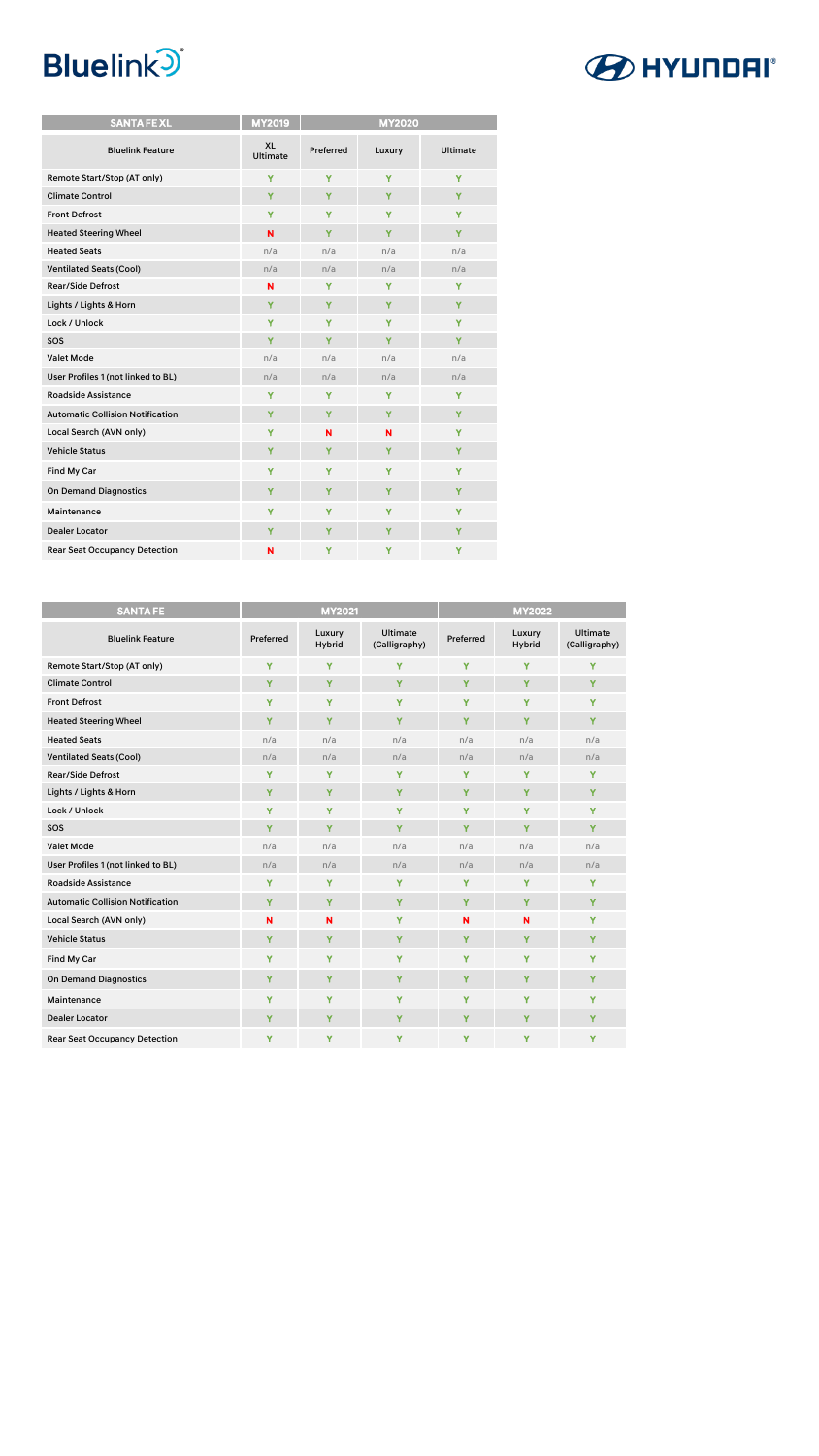

| <b>PALISADE</b>                         | <b>MY2021</b> |          |  |  |  |
|-----------------------------------------|---------------|----------|--|--|--|
| <b>Bluelink Feature</b>                 | Luxury        | Ultimate |  |  |  |
| Remote Start/Stop (AT only)             | Ÿ             | Ÿ        |  |  |  |
| <b>Climate Control</b>                  | Ÿ             | Ÿ        |  |  |  |
| <b>Front Defrost</b>                    | Y             | Y        |  |  |  |
| <b>Heated Steering Wheel</b>            | Y             | Y        |  |  |  |
| <b>Heated Seats</b>                     | N             | N        |  |  |  |
| <b>Ventilated Seats (Cool)</b>          | N             | N        |  |  |  |
| <b>Rear/Side Defrost</b>                | Y             | Y        |  |  |  |
| Lights / Lights & Horn                  | Y             | Y        |  |  |  |
| Lock / Unlock                           | Y             | Y        |  |  |  |
| SOS                                     | Y             | Y        |  |  |  |
| Valet Mode                              | N             | N        |  |  |  |
| User Profiles 1 (not linked to BL)      | N             | N        |  |  |  |
| <b>Roadside Assistance</b>              | Ÿ             | Y        |  |  |  |
| <b>Automatic Collision Notification</b> | Y             | Y        |  |  |  |
| Local Search (AVN only)                 | N             | N        |  |  |  |
| <b>Vehicle Status</b>                   | Y             | Y        |  |  |  |
| Find My Car                             | Y             | Y        |  |  |  |
| <b>On Demand Diagnostics</b>            | Y             | Y        |  |  |  |
| Maintenance                             | Y             | Y        |  |  |  |
| <b>Dealer Locator</b>                   | Y             | Y        |  |  |  |
| <b>Rear Seat Occupancy Detection</b>    | Y             | Υ        |  |  |  |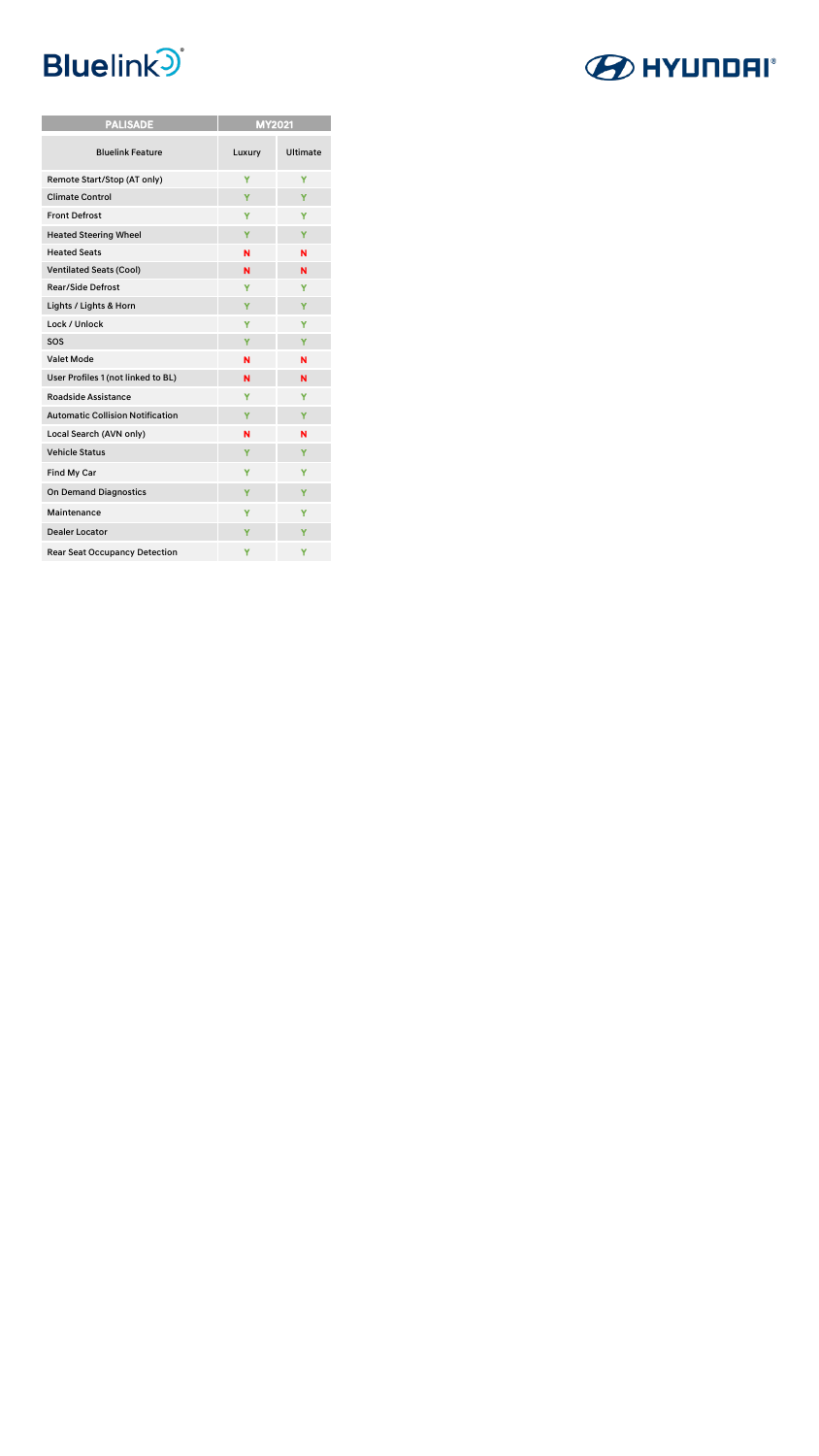| <b>KONA</b>                                       | <b>MY2018</b>   | <b>MY2019</b>   | <b>MY2020</b>   | <b>MY2021</b>   | <b>MY2022</b> |        |                           |
|---------------------------------------------------|-----------------|-----------------|-----------------|-----------------|---------------|--------|---------------------------|
| <b>Bluelink Feature</b>                           | <b>Ultimate</b> | <b>Ultimate</b> | <b>Ultimate</b> | <b>Ultimate</b> | Preferred     | N Line | N Line<br><b>Ultimate</b> |
| Remote Start/Stop (AT<br>only)                    | Y               | Y               | Y               | Y               | Y             | Y      | Y                         |
| <b>Climate Control</b>                            | Y               | Y               | Y               | Y               | Y             | Y      | Y                         |
| <b>Front Defrost</b>                              | Υ               | Y               | Y               | Y               | Y             | Y      | Y                         |
| <b>Heated Steering Wheel</b>                      | Y               | Y               | Y               | Y               | Y             | Y      | Y                         |
| <b>Heated Seats</b>                               | n/a             | n/a             | n/a             | N               | Y             | Y      | Y                         |
| <b>Ventilated Seats (Cool)</b>                    | n/a             | n/a             | n/a             | N               | Y             | Ÿ      | Y                         |
| <b>Rear/Side Defrost</b>                          | Y               | Y               | Y               | Y               | Y             | Y      | Y                         |
| Lights / Lights & Horn                            | Y               | Y               | Y               | Y               | Y             | Y      | Y                         |
| Lock / Unlock                                     | Y               | Y               | Y               | Y               | Y             | Y      | Y                         |
| SOS                                               | Y               | Y               | Y               | Y               | Y             | Y      | Y                         |
| <b>Valet Mode</b>                                 | n/a             | n/a             | n/a             | N               | N             | N      | N                         |
| <b>User Profiles 1 (not linked</b><br>to BL)      | n/a             | n/a             | n/a             | N               | Y             | Y      | Y                         |
| <b>Roadside Assistance</b>                        | Y               | Y               | Y               | Y               | Y             | Ÿ      | Y                         |
| <b>Automatic Collision</b><br><b>Notification</b> | Y               | Y               | Y               | Y               | Y             | Y      | Y                         |
| Local Search (AVN only)                           | Y               | Y               | Y               | Y               | N             | N      | Y                         |
| <b>Vehicle Status</b>                             | Y               | Y               | Y               | Y               | Y             | Y      | Y                         |
| Find My Car                                       | Y               | Y               | Y               | Y               | Y             | Y      | Y                         |
| <b>On Demand Diagnostics</b>                      | Y               | Y               | Y               | Y               | Y             | Y      | Y                         |
| Maintenance                                       | Y               | Y               | Y               | Y               | Y             | Y      | Y                         |
| <b>Dealer Locator</b>                             | Y               | Y               | Y               | Y               | Y             | Y      | Y                         |
| <b>Rear Seat Occupancy</b><br>Detection           | N               | N               | N               | N               | Y             | Y      | Y                         |
| <b>EV Features</b>                                | N               | N               | N               | N               | N             | N      | N                         |

| <b>KONA EV</b>                                    | <b>MY2019</b> |                 | <b>MY2020</b>    |           |                 | <b>MY2021</b>    |           | <b>MY2022</b>   |                  |           |                     |
|---------------------------------------------------|---------------|-----------------|------------------|-----------|-----------------|------------------|-----------|-----------------|------------------|-----------|---------------------|
| <b>Bluelink Feature</b>                           | Preferred     | <b>Ultimate</b> | <b>Essential</b> | Preferred | <b>Ultimate</b> | <b>Essential</b> | Preferred | <b>Ultimate</b> | <b>Essential</b> | Preferred | <b>Ultimat</b><br>e |
| Remote Start/Stop (AT<br>only)                    | Y             | Y               | Y                | Y         | Y               | Y                | Y         | Y               | Y                | Y         | Y                   |
| <b>Climate Control</b>                            | Y             | Y               | Y                | Y         | Y               | Y                | Y         | Y               | Y                | Y         | Y                   |
| <b>Front Defrost</b>                              | Ÿ             | Y               | Y                | Y         | Y               | Y                | Y         | Y               | Y                | Y         | Y                   |
| <b>Heated Steering Wheel</b>                      | Y             | Y               | Ÿ                | Y         | Ÿ               | Ÿ                | Y         | Y               | Ÿ                | Y         | Y                   |
| <b>Heated Seats</b>                               | n/a           | n/a             | n/a              | n/a       | n/a             | n/a              | n/a       | n/a             | Y                | Y         | Y                   |
| <b>Ventilated Seats (Cool)</b>                    | n/a           | n/a             | n/a              | n/a       | n/a             | n/a              | n/a       | n/a             | Y                | Y         | Y                   |
| <b>Rear/Side Defrost</b>                          | Y             | Y               | Y                | Y         | Y               | Y                | Y         | Y               | Y                | Y         | Y                   |
| Lights / Lights & Horn                            | Ÿ             | Y               | Y                | Y         | Y               | Ÿ                | Y         | Y               | Ÿ                | Y         | Y                   |
| Lock / Unlock                                     | Y             | Y               | Ÿ                | Y         | Y               | Ÿ                | Y         | Y               | Ÿ                | Y         | Y                   |
| SOS                                               | Y             | Y               | Y                | Y         | Y               | Ÿ                | Y         | Y               | Y                | Y         | Y                   |
| <b>Valet Mode</b>                                 | n/a           | n/a             | n/a              | n/a       | n/a             | n/a              | n/a       | n/a             | N                | N         | N                   |
| <b>User Profiles 1 (not</b><br>linked to BL)      | n/a           | n/a             | n/a              | n/a       | n/a             | n/a              | n/a       | n/a             | Y                | Y         | Y                   |
| <b>Roadside Assistance</b>                        | Y             | Y               | Y                | Y         | Y               | Ÿ                | Y         | Y               | Ÿ                | Ÿ         | Y                   |
| <b>Automatic Collision</b><br><b>Notification</b> | Ÿ             | Y               | Y                | Y         | Y               | Ÿ                | Y         | Y               | Y                | Y         | Y                   |
| <b>Local Search (AVN</b><br>only)                 | N             | Y               | N                | N         | Y               | N                | N         | Ÿ               | N                | N         | Y                   |
| <b>Vehicle Status</b>                             | Ÿ             | Y               | Y                | Y         | Y               | Ÿ                | Y         | Y               | Ÿ                | Ÿ         | Y                   |
| Find My Car                                       | Y             | Y               | Y                | Y         | Y               | Y                | Y         | Y               | Y                | Y         | Y                   |
| <b>On Demand</b><br><b>Diagnostics</b>            | Y             | Y               | Y                | Y         | Y               | Y                | Y         | Y               | Y                | Y         | Y                   |
| Maintenance                                       | Y             | Y               | Y                | Y         | Y               | Y                | Y         | Y               | Y                | Y         | Y                   |
| <b>Dealer Locator</b>                             | Y             | Y               | Y                | Y         | Y               | Y                | Y         | Y               | Y                | Y         | Y                   |
| Rear Seat Occupancy<br>Detection                  | $\mathbf N$   | N               | N                | N         | N               | N                | N         | N               | Y                | Y         | Y                   |
| <b>EV Features</b>                                | Ÿ             | Y               | Ÿ                | Y         | Y               | Y                | Ÿ         | Y               | Y                | Y         | Y                   |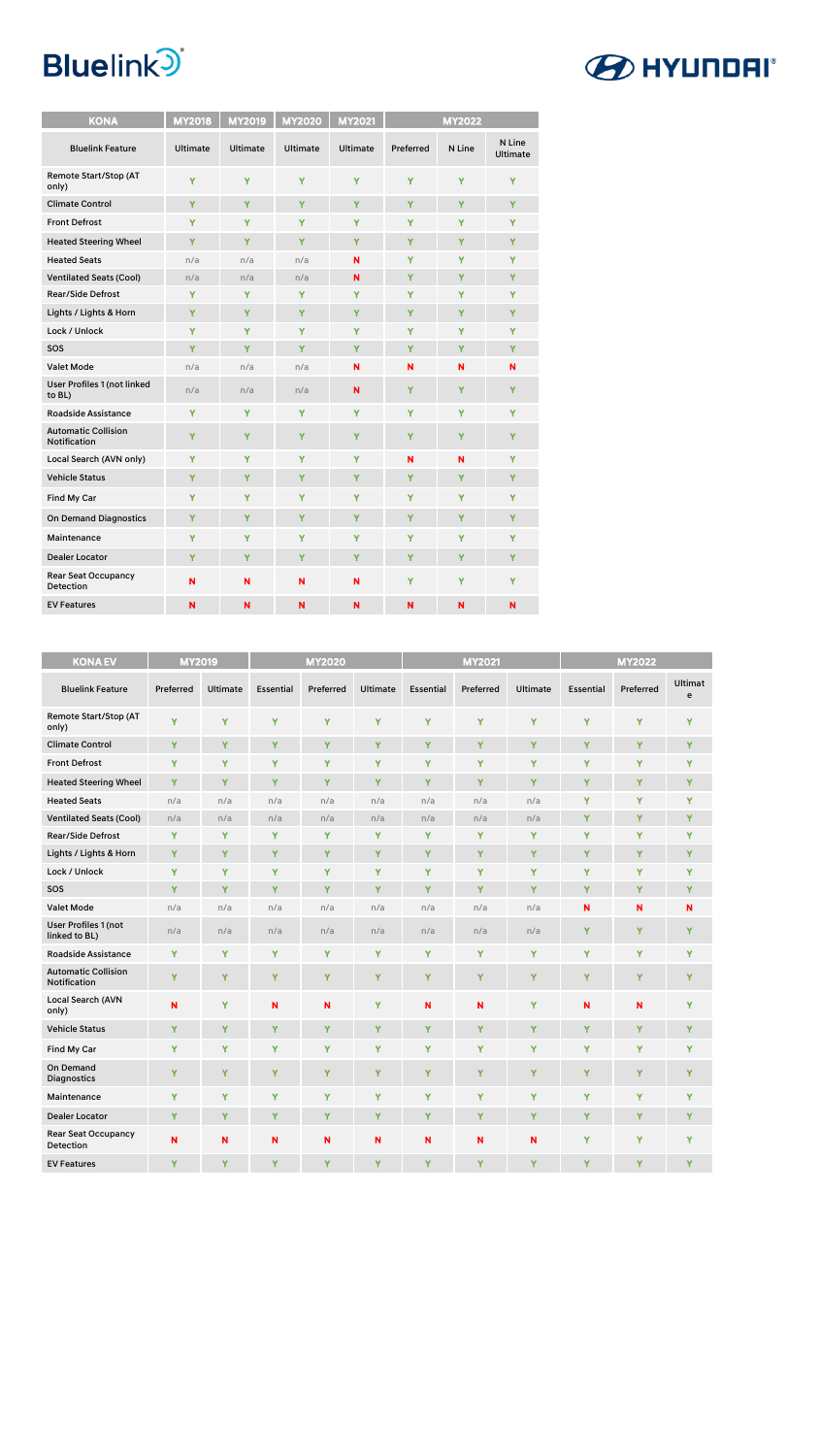

| <b>VENUE</b>                            |                 | MY2021   MY2022 |
|-----------------------------------------|-----------------|-----------------|
| <b>Bluelink Feature</b>                 | <b>Ultimate</b> | <b>Ultimate</b> |
| Remote Start/Stop (AT only)             | Y               | Y               |
| <b>Climate Control</b>                  | Ÿ               | Y               |
| <b>Front Defrost</b>                    | Y               | Y               |
| <b>Heated Steering Wheel</b>            | Υ               | Y               |
| <b>Heated Seats</b>                     | n/a             | n/a             |
| <b>Ventilated Seats (Cool)</b>          | n/a             | n/a             |
| <b>Rear/Side Defrost</b>                | Y               | Y               |
| Lights / Lights & Horn                  | Ÿ               | Y               |
| Lock / Unlock                           | Ÿ               | Y               |
| SOS                                     | Y               | Y               |
| <b>Valet Mode</b>                       | n/a             | n/a             |
| User Profiles 1 (not linked to BL)      | n/a             | n/a             |
| <b>Roadside Assistance</b>              | Y               | Y               |
| <b>Automatic Collision Notification</b> | Y               | Y               |
| Local Search (AVN only)                 | Y               | Y               |
| <b>Vehicle Status</b>                   | Ÿ               | Y               |
| Find My Car                             | Y               | Y               |
| <b>On Demand Diagnostics</b>            | Y               | Y               |
| Maintenance                             | Y               | Y               |
| <b>Dealer Locator</b>                   | Y               | Y               |
| <b>Rear Seat Occupancy Detection</b>    | N               | N               |